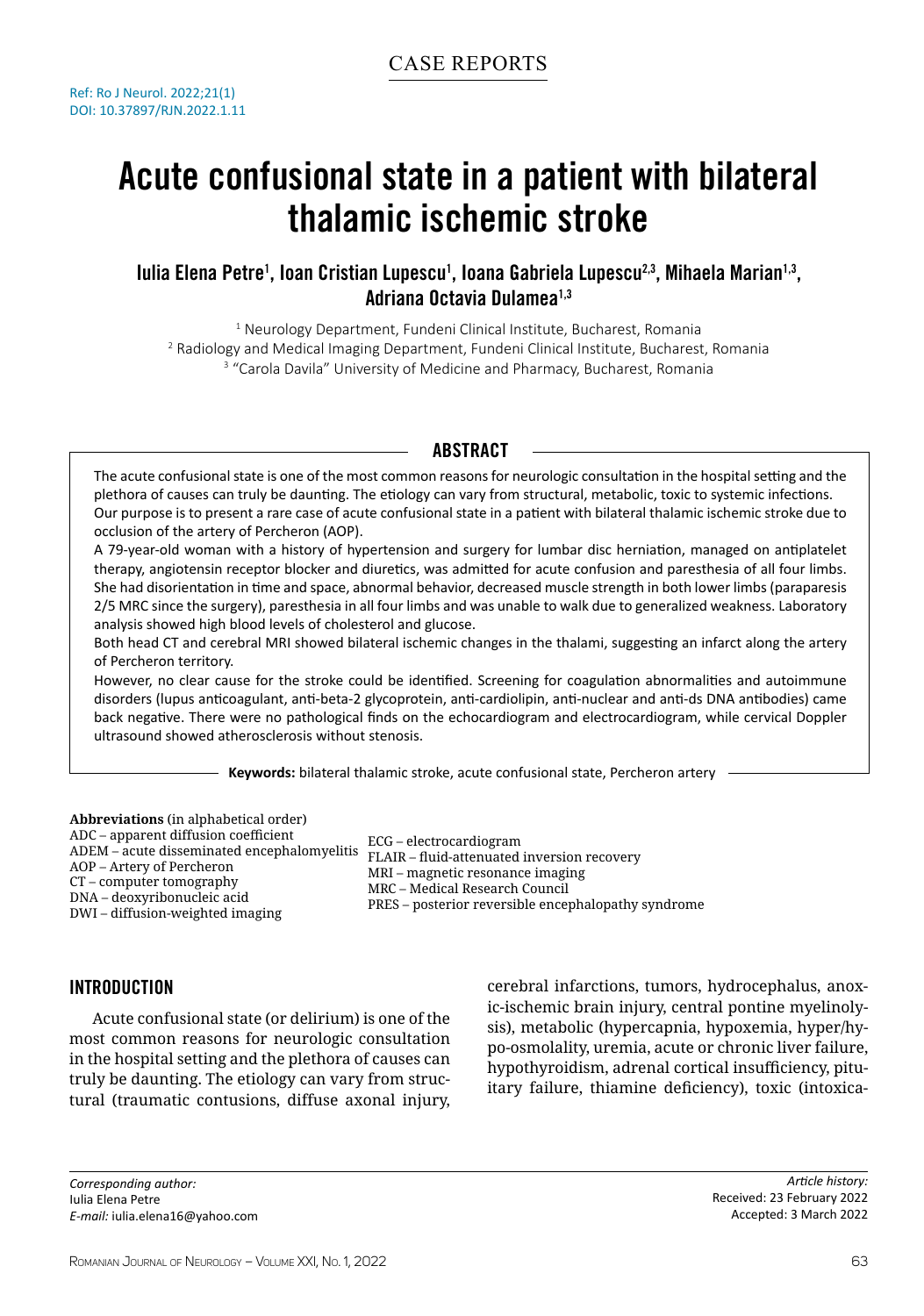tions with alcohol, opioid, cocaine, amphetamine, benzodiazepine, carbon monoxide poisoning, malignant hyperthermia) to systemic infections, or non-convulsive seizures, paraneoplastic neurological syndromes, ADEM and PRES [1].

As mentioned earlier, an acute confusional state can be secondary to ischemic strokes such as the occlusion of the Percheron artery, which is characterized by the triad of memory loss, fluctuating levels of consciousness, and altered mental status [2]. AOP is represented by a single perforating artery that arises from the P1 segment of the posterior cerebral artery, between the basilar and posterior communicating arteries, supplying the paramedian thalamus and rostral midbrain on both sides [3].

The main functions of the thalamus include emotions, memory, alertness, sleep-wake cycle, and sensorimotor control, and so the symptoms of AOP are different from those of other ischemic strokes and vary depending on the size and distribution of the infarct.

Also, it is important to note the AOP stroke are not the only clinical entities resulting in bilateral

thalamic infarcts. Other etiologies include the top of the basilar syndrome, deep cerebral venous thrombosis and Wernicke encephalopathy.

## CASE PRESENTATION

A 79-year-old woman with a history of hypertension and surgery for lumbar disc herniation, managed on antiplatelet therapy, angiotensin receptor blocker and diuretics, was admitted for acute confusion and paresthesia of all four limbs.

On clinical examination, she had disorientation in time and space, abnormal behavior, decreased muscle strength in both lower limbs (paraparesis 2/5 MRC since the surgery), paresthesia in all four limbs and was unable to walk due to generalized weakness.

#### **Diagnostic focus and assessment**

Laboratory analysis showed high blood levels of cholesterol and glucose.

Both head CT and cerebral MRI showed bilateral ischemic changes in the thalami, suggesting an in-



FIGURE1. A. Bilateral Thalamic hyperintensities in T2/FLAIR; B. Diffusion-weighted MRI demonstrating increased signal in the distribution of the AOP; C. MRI with apparent diffusion coefficient confirming infarct in the area supplied by the AOP; D. Bilateral Thalamic hypointesities in T1, E, F. MR angiography: no signs of stenosis or venous thrombosis.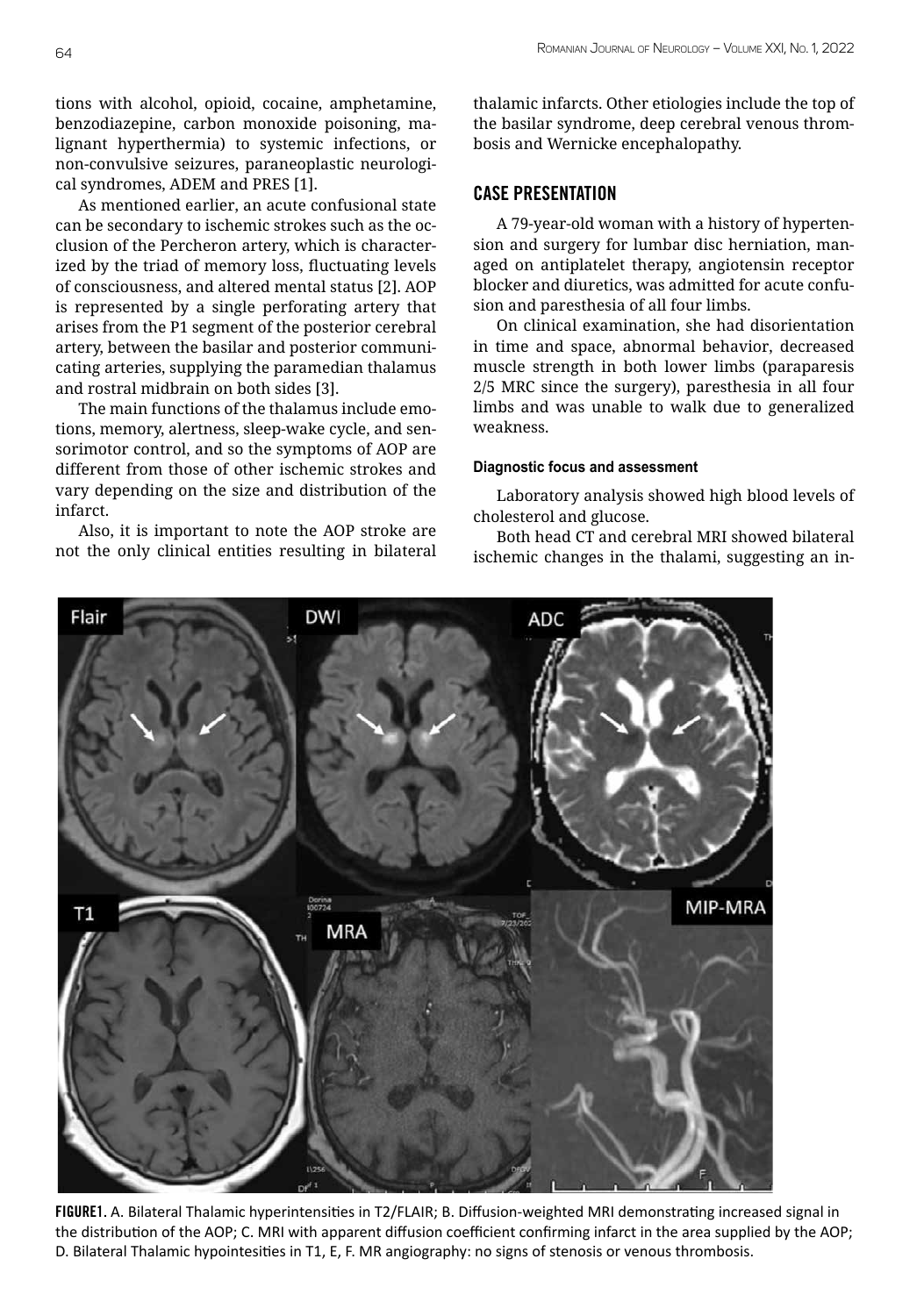farct along the artery of Percheron territory (Figure1).

However, no clear cause for the stroke could be identified. Screening for coagulation abnormalities and autoimmune disorders (lupus anticoagulant, anti-beta-2 glycoprotein, anti-cardiolipin, anti-nuclear and anti-ds DNA antibodies) came back negative. There were no pathological finds on the echocardiogram and electrocardiogram, thus cardioembolic source was ruled out. Likewise, cervical Doppler ultrasound showed carotid atherosclerosis without stenosis. Based on the TOAST classification of ischemic strokes, we labeled it as stroke of undetermined etiology.

#### **Therapeutic focus and assessment**

Because she did not come in the first 4.5 hours from symptom onset and the NIHSS was 4, she was treated with double antiplatelet therapy (Aspirin and Clopidogrel) for 21 days, followed by Clopidogrel 75 mg once a day and high-dose statins.

## **Follow-up and monitoring**

Her clinical picture gradually improved over the course of her hospital stay, but she remained with several neurological deficits, namely impairments in cognition and memory.

She was referred to the cardiologist for transesophageal echography and Holter ECG in order to exclude a cardioembolic source of the stroke. She will return in our clinic after 3 months for follow-up. We will evaluate her and try to prevent the possibility of developing vascular dementia and Dejerine-Roussy syndrome.

# **DISCUSSIONS**

In 1973, a detailed account of the thalamic arterial blood supply was given by Percheron [4]. He mentioned the possibility of one or two thalamic branches arising from the communicating basilar artery, which he termed "thalamic paramedian arteries".

The artery of Percheron (AOP), as it has come to be known, is an anatomical variant consisting of a single thalamic perforating artery, which arises from the proximal portion (P1) of the posterior cerebral artery and supplies both paramedian thalamic regions [5]. Its prevalence varies between 7-11% in the general population [6], however other authors have noted a frequency of up to 33% [2,7].

Although they can present in various ways, AOP strokes are classically characterized by the triad of ocular signs (abnormal pupillary reflex and/or vertical gaze palsy), memory impairment and altered mental status (drowsiness, confusion, or coma) [8]. The clinical picture can also include hemiparesis, hemisensory loss and cerebellar syndrome [6]. This variability is explained by the involvement of various thalamic nuclei, with or without involvement of the rostral midbrain [9].

Hence, AOP strokes are difficult to suspect and early diagnosis is best obtained by performing brain MRI with DWI [8].

It is important to note that AOP strokes are not the only clinical entities resulting in bilateral thalamic infarcts. Other etiologies include top of the basilar syndrome, deep cerebral venous thrombosis and Wernicke encephalopathy [10].

Venous thrombosis of the deep veins draining the thalamus should be suspected in individuals with particular risk factors, such as pregnancy, hypercoagulable states, and oral contraceptive use. MRI shows T2/ FLAIR/DWI hyperintensities with high ADC values, reflecting vasogenic edema from venous congestion. Diagnosis is confirmed by MR venography, which highlights the thrombus [11].

Wernicke encephalopathy occurs in the setting of prolonged malnutrition and is usually associated with chronic alcoholism [12]. There is usually high T2 signal intensity at the level of the mammillary bodies, medial thalami, tectal plate, periaqueductal gray matter, and dorsal medulla, with variable contrast enhancement [13].

Extrapontine myelinolysis, due to changes in osmotic gradient, may lead to thalamic lesions (along with lesions involving the basal ganglia, cerebellum, cerebral white matter, and hippocampus), which appear hyperintense on T2/FLAIR, hypointense on T1 and hyperintense on DWI with heterogeneous signal on ADC [14].

Based on a retrospective series of 37 cases, Lazzaro et al have identified 4 imaging patterns of AOP infarction: (a) with midbrain involvement, (b) without midbrain involvement, (c) with anterior thalamus and midbrain involvement and (d) with anterior thalamus but without midbrain involvement [15]. These different patterns have been shown to have prognostic value. Good outcomes (as measured by a Rankin score  $\leq$  2) were noted in 67% of cases without midbrain involvement, but in only 25% of patients having rostral midbrain involvement [16].

## **CONCLUSIONS**

AOP is present in up to 33% of people and AOP infarcts are often misdiagnosed due to the unusual clinical presentation and because the initial radiological evaluation is usually normal. This case highlights the unusual presentation and diagnostic difficulty of a patient with an AOP infarct and serves as a reminder to include thalamic pathology in patients presenting with vague neurological symptoms and no obvious signs of stroke. Symptoms of AOP are different from other ischemic strokes and